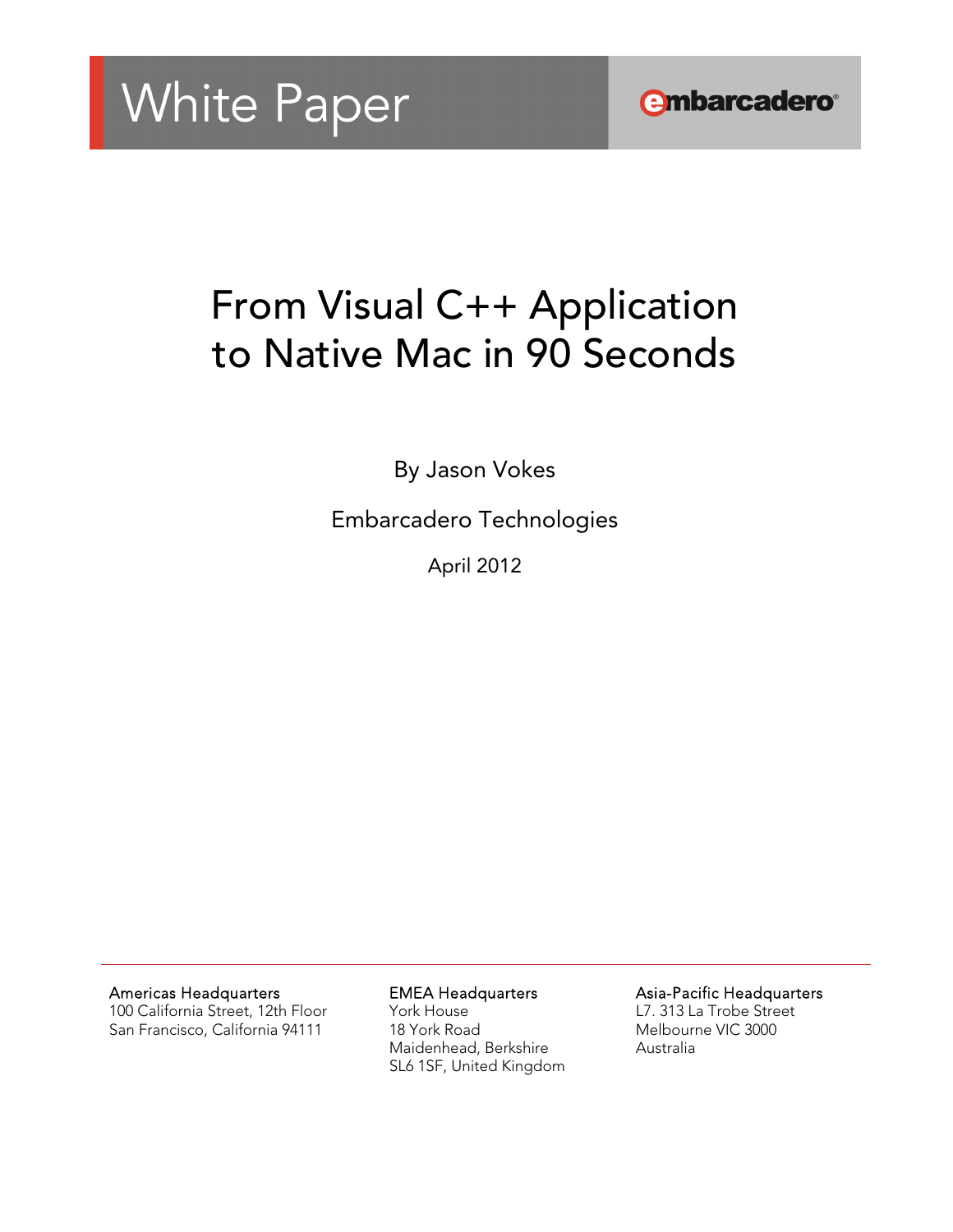# FROM VISUAL C++ APPLICATION TO NATIVE MAC IN 90 SECONDS

## WHY *YOU* SHOULD BE INTERESTED IN WORKING ON BOTH WINDOWS AND MAC

Have you noticed an increased presence of Mac most everywhere recently? This is not just true for coffee shops and public transport, but ever more in the workplace too. Industry analyst Forrester says that almost half of enterprises (with 1,000 employees or more) are now issuing Macs to employees – and they plan a 52% increase in the number of Macs they issue in 2012. Apple's Mac sales grew 66% in the enterprise in the first quarter of 2011, and later in the same year, Mac sales growth was reported to have outpaced the PC market by 20:1 according to industry analyst Gartner.

## PRESSURE ON IT AND DEVELOPER TEAMS

This change makes for even more pressure on the IT department and especially for developers, who now need to provide quality software for an increasing number of professional Mac users. All of this on top of continuing to innovate in the business and support existing Windows users, and that is even before considering tablet and mobile device support.

## WHAT ARE THE OPTIONS? IGNORE? WORK TWICE AS HARD? …OR GET SMART?

Firstly, you could choose to ignore the need to support other platforms and just continue as a shop that only targets the Windows platforms. This means that you will still be supporting the majority of users, you won't have to learn anything new and can continue with business as usual. However, ignore these emerging platforms and devices at your peril. You will be ignoring a significant minority – often comprising of many key workers and decision makers and the overall business will be missing out on a growth opportunity.

Secondly, you could develop specifically for both Windows and Mac. This would mean great native support, and fully embracing the business opportunities that arise from supporting these platforms, but this comes at a cost. It is going to be costly to set up a parallel development team alongside your Windows team involving new spend on hardware, software and skilled developers. Also, once you have everything setup and ready, running and managing both initiatives will cost more than twice that of a single Windows team. You may even see a compromise in features or user experience in order to have a comparative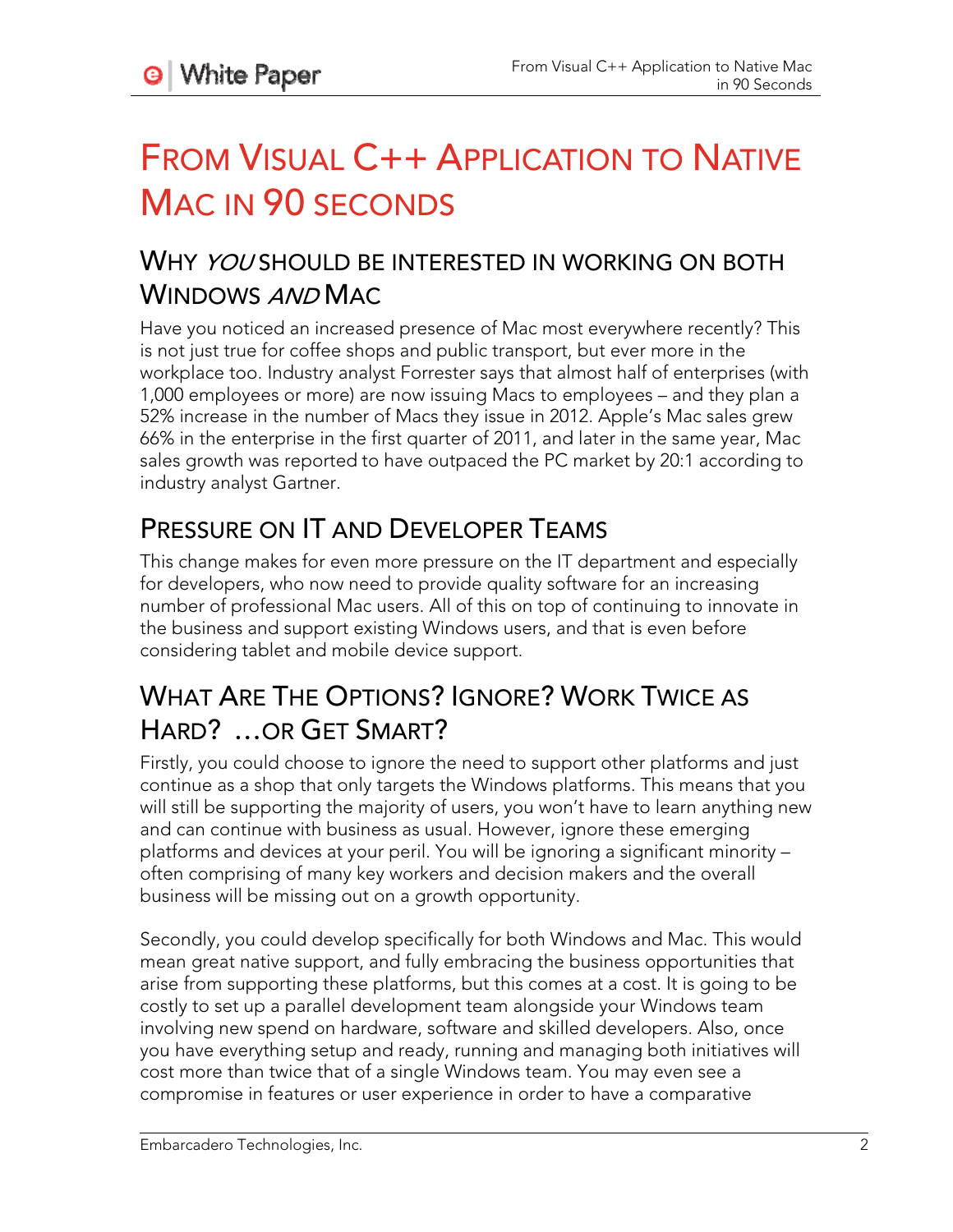product on each platform. So, for most organizations, even with highly skilled developers and the best of intentions, who can realistically get the time and resources to be able to completely retool, reskill and then run/write two versions of the same project in parallel?

There is a third way and C++ developers have a particular opportunity to make the most of their existing skills and code to achieve this. Embarcadero, independent developer tool experts, recently introduced FireMonkey, a native application framework included in the RAD Studio family of tools that supports the C++ language. FireMonkey enables Windows-developers to create rich business applications with native performance, not only for Windows, but also for Mac from a single codebase. What is more, if you have iOS requirements, you can also target iPad and iPhone devices too. Even though FireMonkey does not support frameworks like MFC, you can still take significant amounts of existing C++ code and use it in projects and applications that then run natively on both Mac and Windows.

FireMonkey is able to natively target multiple platforms by taking the low level tasks that an application would otherwise rely on the operating system to perform or provide. You can find out a lot more specific technical information and how you can try the power FireMonkey in RAD Studio, from the references at the end of this article.

## RUN IT ON WINDOWS, RUN IT ON MAC

So let's see what would be involved in taking a C++ Windows application over to Mac using FireMonkey. If we take an illustrative example of an existing Visual C++ project and consider the common strategy of separating business rules from the user interface, we can very quickly take code over to a FireMonkey project – within the Windows based RAD Studio IDE and provide the same application compiled natively and running on the Mac.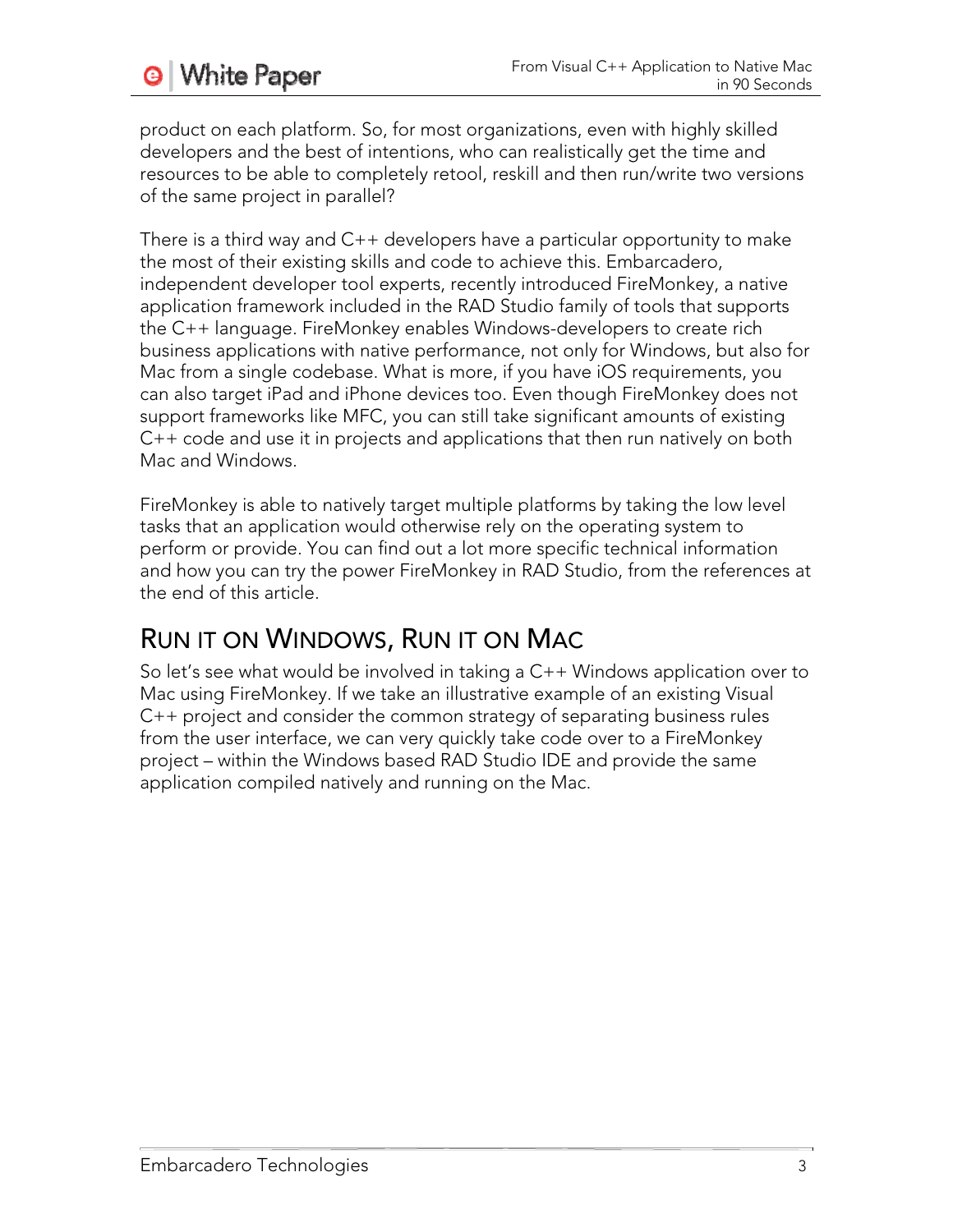Figure 1 shows a common Customer/Order/Product application that loads data into separate linked-lists and then works on them or displays them from there. We have several classes contained in class declaration and definition files Customer.hpp/.cpp, Order.hpp/.cpp and Product.hpp/.cpp. These are included in the solution and are all called from, but are not part of the user interface code.

| <b>Solution Explorer</b>               | $\mathbf{I} \times$ |  |
|----------------------------------------|---------------------|--|
| 19 19                                  |                     |  |
| Solution '120321-Customer' (1 project) |                     |  |
| 图 120321-Customer                      |                     |  |
| External Dependencies<br>Þ             |                     |  |
| Header Files                           |                     |  |
| h] 120321-Customer.h                   |                     |  |
| h] 120321-CustomerDlg.h                |                     |  |
| h] Customer.hpp                        |                     |  |
| h] Order.hpp                           |                     |  |
| h] Product.hpp                         |                     |  |
| hì Resource.h                          |                     |  |
| h] stdafx.h                            |                     |  |
| h] targetver.h                         |                     |  |
| <b>Resource Files</b><br>Þ             |                     |  |
| Source Files<br>4                      |                     |  |
| C+1 120321-Customer.cpp                |                     |  |
| C+1 120321-CustomerDlg.cpp             |                     |  |
| C++ Customer.cpp                       |                     |  |
| C++ Order.cpp                          |                     |  |
| C+1 Product.cpp                        |                     |  |
| C++ stdafx.cpp                         |                     |  |
| ReadMe.txt                             |                     |  |
|                                        |                     |  |

Figure 1: Visual C++ Solution with Customer/Order/Product classes

**9** White Paper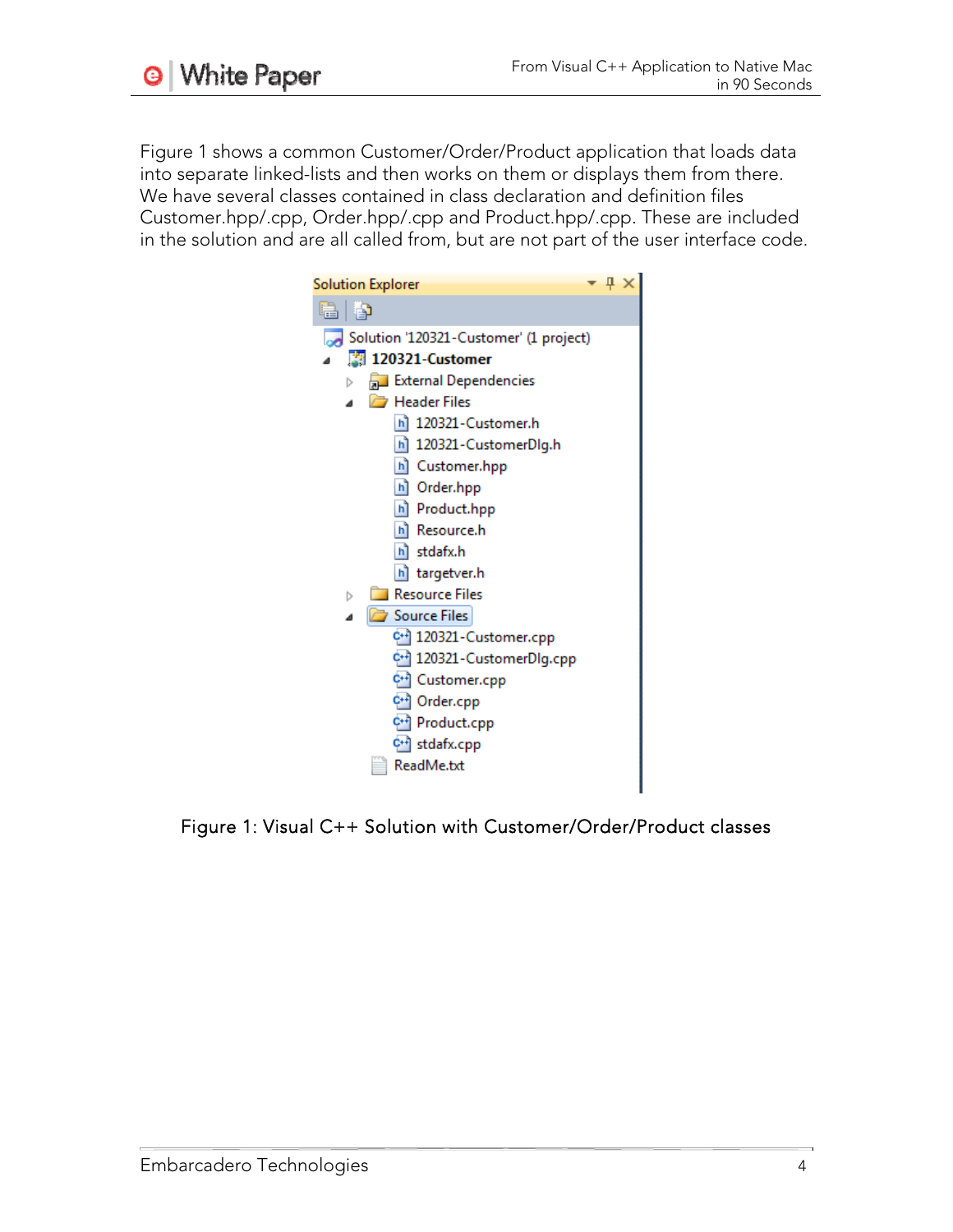

Figure 2 shows a simple operation on these classes as the application loads and organizes the data. We take each customer record, and show every order for that customer, which in turn, finding each order-item record and loading up corresponding product information, then displays this in an organized – if straightforward – fashion.

| Customer Orders                                                                                                                                                                                                                                                                                                                                                                                                                                                                                                                                                                                                                                                                        | x |
|----------------------------------------------------------------------------------------------------------------------------------------------------------------------------------------------------------------------------------------------------------------------------------------------------------------------------------------------------------------------------------------------------------------------------------------------------------------------------------------------------------------------------------------------------------------------------------------------------------------------------------------------------------------------------------------|---|
| <b>Load Customer Orders</b><br>Customer: Ben Cedar, London, UK<br>Order ID: 001. Order Date: 01 Jan 2012<br>Items: 1 Product: 001 Software Unit Price: 2999<br>Items: 2 Product: 002 Hardware Unit Price: 999<br>Items: 16 Product: 002 Hardware Unit Price: 999<br>Items: 21 Product: 003 Software Unit Price: 149                                                                                                                                                                                                                                                                                                                                                                    |   |
| Customer: David East, Maidenhead, UK<br>Order ID: 002. Order Date: 01 Feb 2012<br>Items: 3 Product: 003 Software Unit Price: 149<br>Items: 4 Product: 004 Hardware Unit Price: 99<br>Items: 5 Product: 001 Software Unit Price: 2999<br>Items: 17 Product: 003 Software Unit Price: 149<br>Items: 22 Product: 004 Hardware Unit Price: 99<br>Order ID: 005. Order Date: 01 Nov 2011<br>Items: 20 Product: 002 Hardware Unit Price: 999<br>Items: 25 Product: 003 Software Unit Price: 149<br>Customer: Felix Grant, Scotts Valley, USA<br>Order ID: 003. Order Date: 01 Mar 2012<br>Items: 18 Product: 004 Hardware Unit Price: 99<br>Items: 23 Product: 001 Software Unit Price: 2999 |   |
| Customer: Dmitry Petrov, Moscow, Russia<br>Order ID: 004. Order Date: 01 Dec 2011<br>Items: 19 Product: 001 Software Unit Price: 2999<br>Items: 24 Product: 002 Hardware Unit Price: 999                                                                                                                                                                                                                                                                                                                                                                                                                                                                                               |   |
| OK<br>Cancel                                                                                                                                                                                                                                                                                                                                                                                                                                                                                                                                                                                                                                                                           |   |

Figure 2: Visual C++ Application, Running on Windows Displaying Customer/Order/Product Information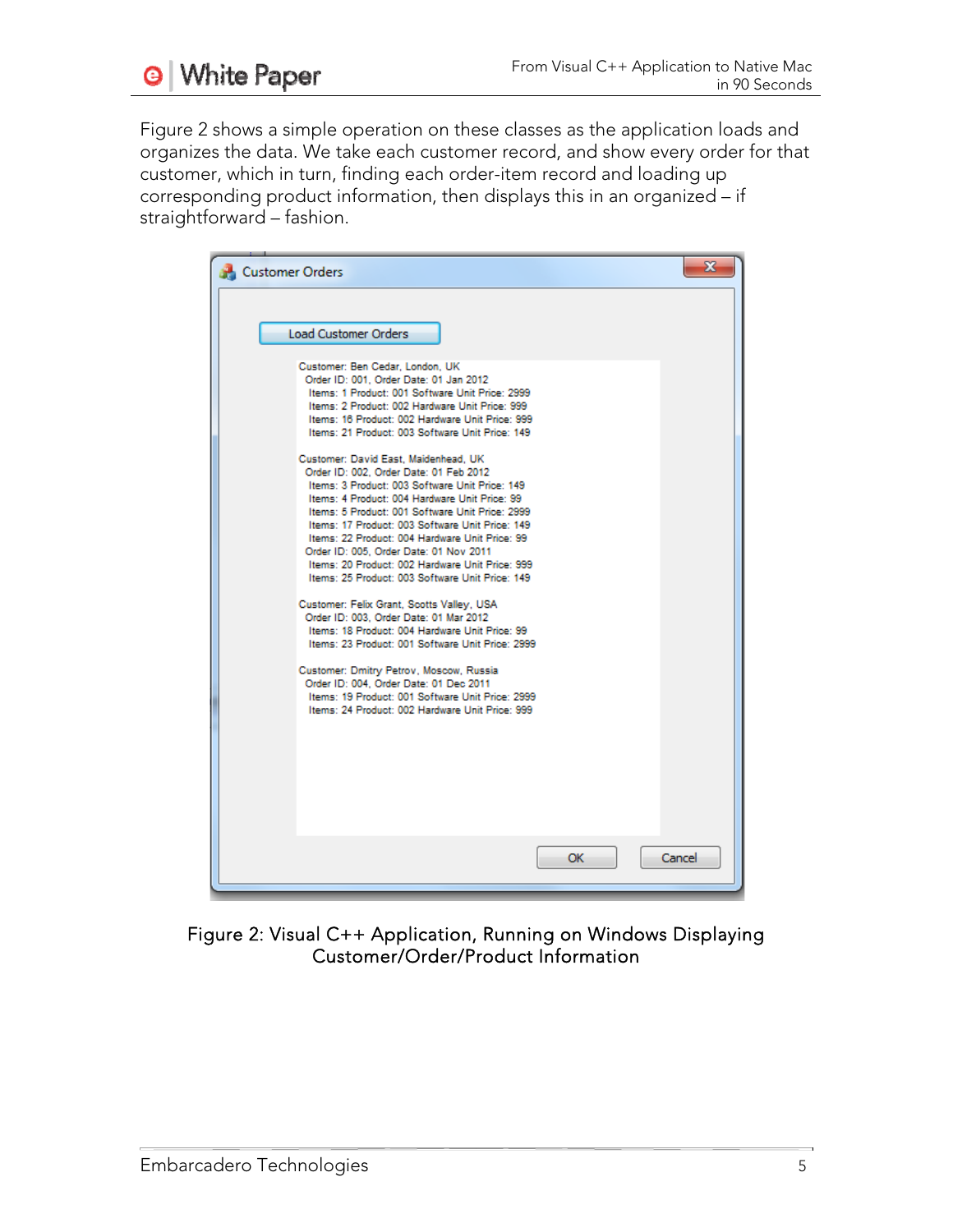

The first stage of getting the application over to Mac is to migrate code over to a C++ HD FireMonkey Project in RAD Studio. Figure 3 shows what the FireMonkey project would look like. Notice the same class files have been included directly.



### Figure 3: The Customer/Order Application as a FireMonkey Project

Having added the class files into the project, we need to make sure that the event handler code is brought over and ready to be compiled for Mac. In the case of this application, this is the OnClick event for the "Load Customer Orders" button that you can see in Figure 1. You can see this code in the Appendix.

There is a lot of similarity between the UI code for MFC projects and FireMonkey, but you will need to watch out and adjust handling of objects according, such as the MFC equivalent of this line…

```
ListBox1->AddString((LPCTSTR)strTemp);
…would be this… 
     ListBox1->Items->Add((const char*)strTemp.c str());
```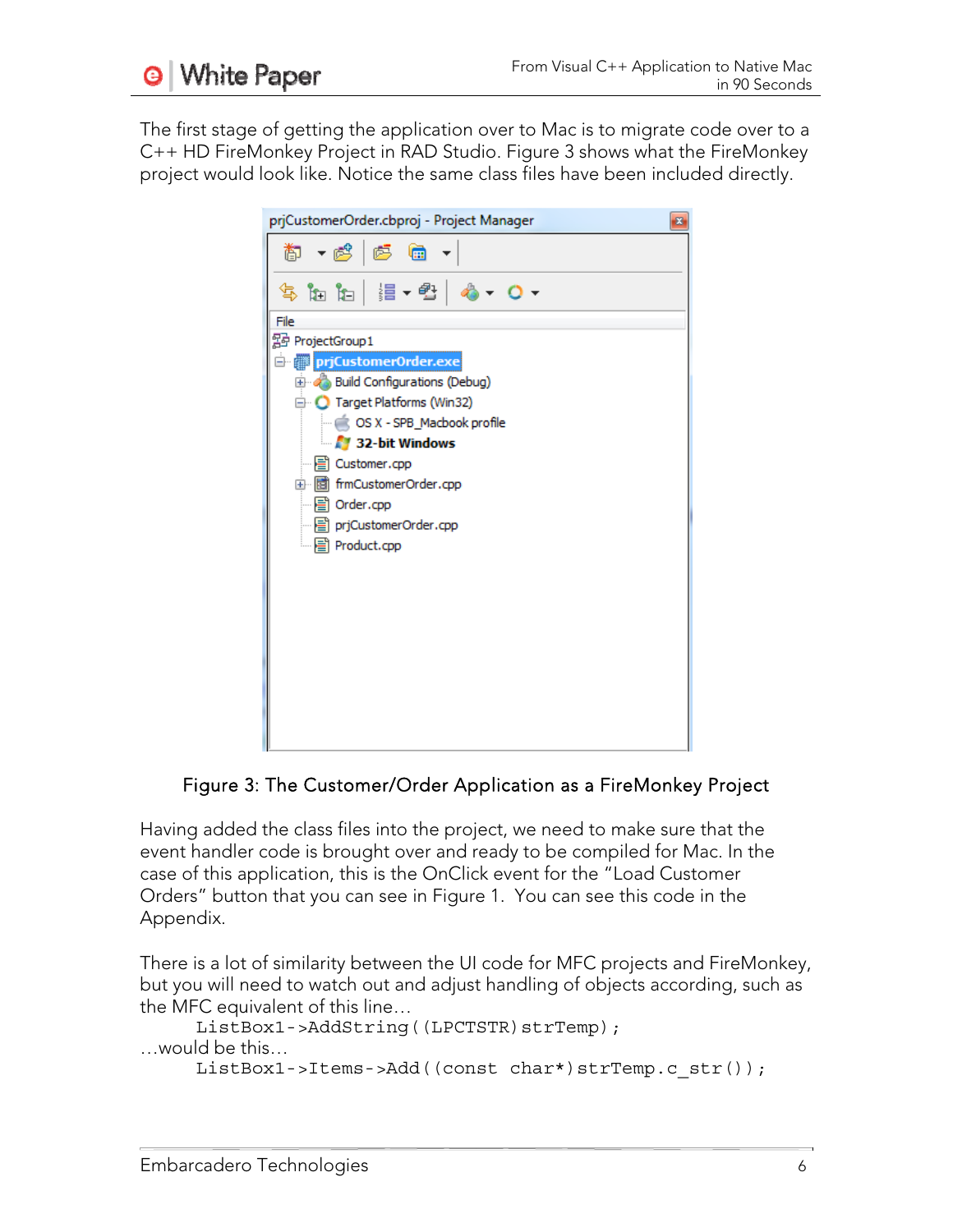**White Paper** ⊌

Once you have your project compiled on Windows as a FireMonkey project you can test by running this on Windows first.

| Customer Orders                                  | o | х |  |
|--------------------------------------------------|---|---|--|
| Load Customer Orders                             |   |   |  |
|                                                  |   |   |  |
| Customer: Stephen Michael, London, UK            |   |   |  |
| Order ID: 001, Order Date: 01 Jan 2012           |   |   |  |
| Items: 1 Product: 001 Software Unit Price: 2999  |   |   |  |
| Items: 2 Product: 002 Hardware Unit Price: 999   |   |   |  |
| Items: 16 Product: 002 Hardware Unit Price: 999  |   |   |  |
| Items: 21 Product: 003 Software Unit Price: 149  |   |   |  |
| Items: 21 Product: 003 Software Unit Price: 149  |   |   |  |
| Customer: Jason David, Maidenhead, UK            |   |   |  |
| Order ID: 002, Order Date: 01 Feb 2012           |   |   |  |
| Items: 3 Product: 003 Software Unit Price: 149   |   |   |  |
| Items: 4 Product: 004 Hardware Unit Price: 99    |   |   |  |
| Items: 5 Product: 001 Software Unit Price: 2999  |   |   |  |
| Items: 17 Product: 003 Software Unit Price: 149  |   |   |  |
| Items: 22 Product: 004 Hardware Unit Price: 99   |   |   |  |
| Order ID: 005, Order Date: 01 Nov 2011           |   |   |  |
| Items: 20 Product: 002 Hardware Unit Price: 999  |   |   |  |
| Items: 25 Product: 003 Software Unit Price: 149  |   |   |  |
| Items: 25 Product: 003 Software Unit Price: 149  |   |   |  |
| Customer: Jon Anders, Scotts Valley, USA         |   |   |  |
| Order ID: 003, Order Date: 01 Mar 2012           |   |   |  |
| Items: 18 Product: 004 Hardware Unit Price: 99   |   |   |  |
| Items: 23 Product: 001 Software Unit Price: 2999 |   |   |  |
| Items: 23 Product: 001 Software Unit Price: 2999 |   |   |  |
| Customer: Vsevolod Andrez, Moscow, Russia        |   |   |  |
| Order ID: 004, Order Date: 01 Dec 2011           |   |   |  |
| Items: 19 Product: 001 Software Unit Price: 2999 |   |   |  |
| Items: 24 Product: 002 Hardware Unit Price: 999  |   |   |  |
| Items: 24 Product: 002 Hardware Unit Price: 999  |   |   |  |
|                                                  |   |   |  |
|                                                  |   |   |  |
|                                                  |   |   |  |
|                                                  |   |   |  |
|                                                  |   |   |  |

### Figure 4: The Customer Order FireMonkey Application, First Running on **Windows**

With the application compiled and now running as a FireMonkey Windows application, we can develop and test the application as much as we require, before switching the Target Platform (as can be seen in Figure 3) to compile and run the native application on a target Mac machine.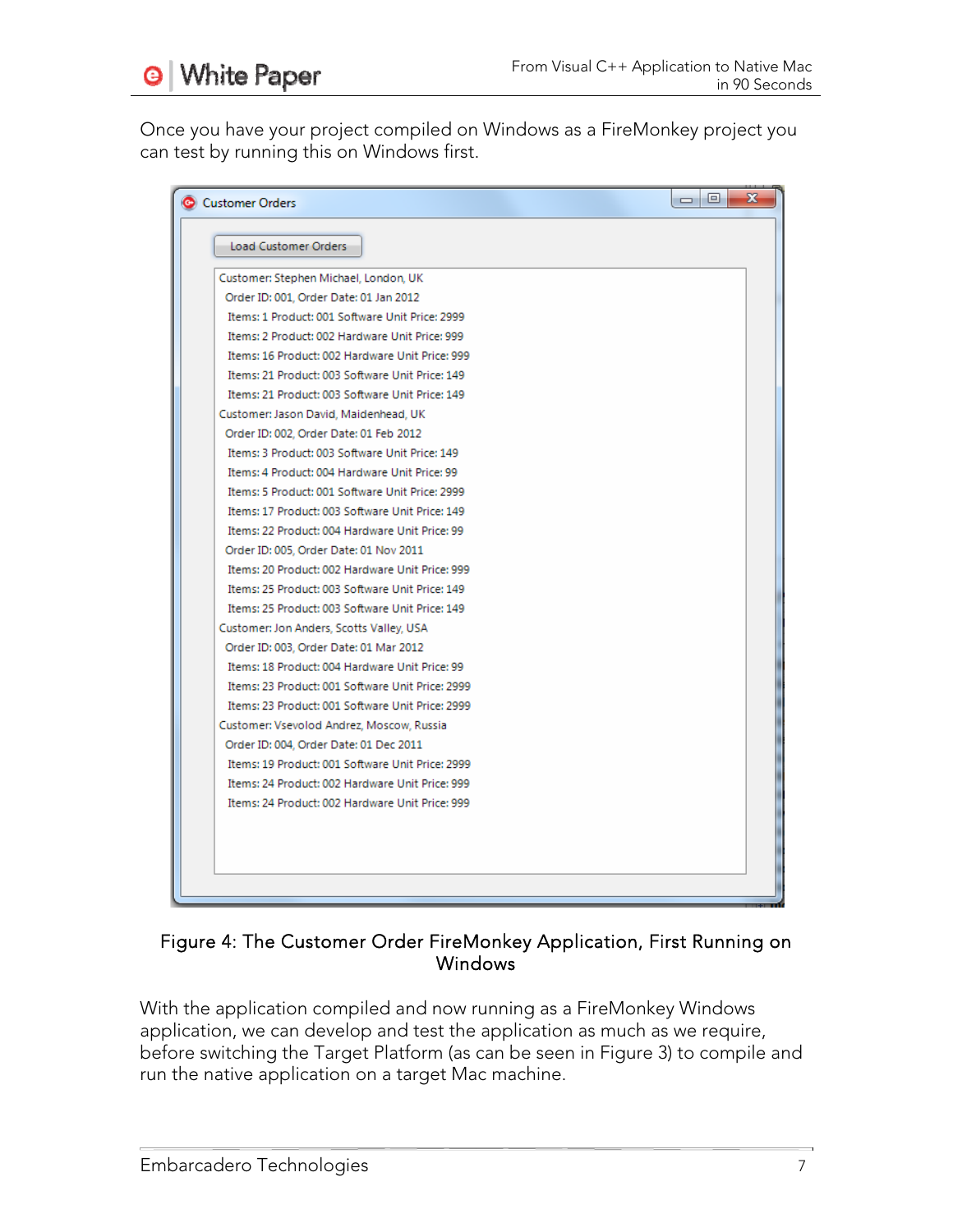

### Figure 5: The Customer Order FireMonkey Application Running on Mac

By the same measure, and in a following article, we can show how you can also use code that compiles under Visual C++ and re-purpose this in an iOS application that would run on iPad or iPhone. Embarcadero have also announced that the FireMonkey platform will be supporting Android and will also have the capability to target other platforms as they emerge in the market.